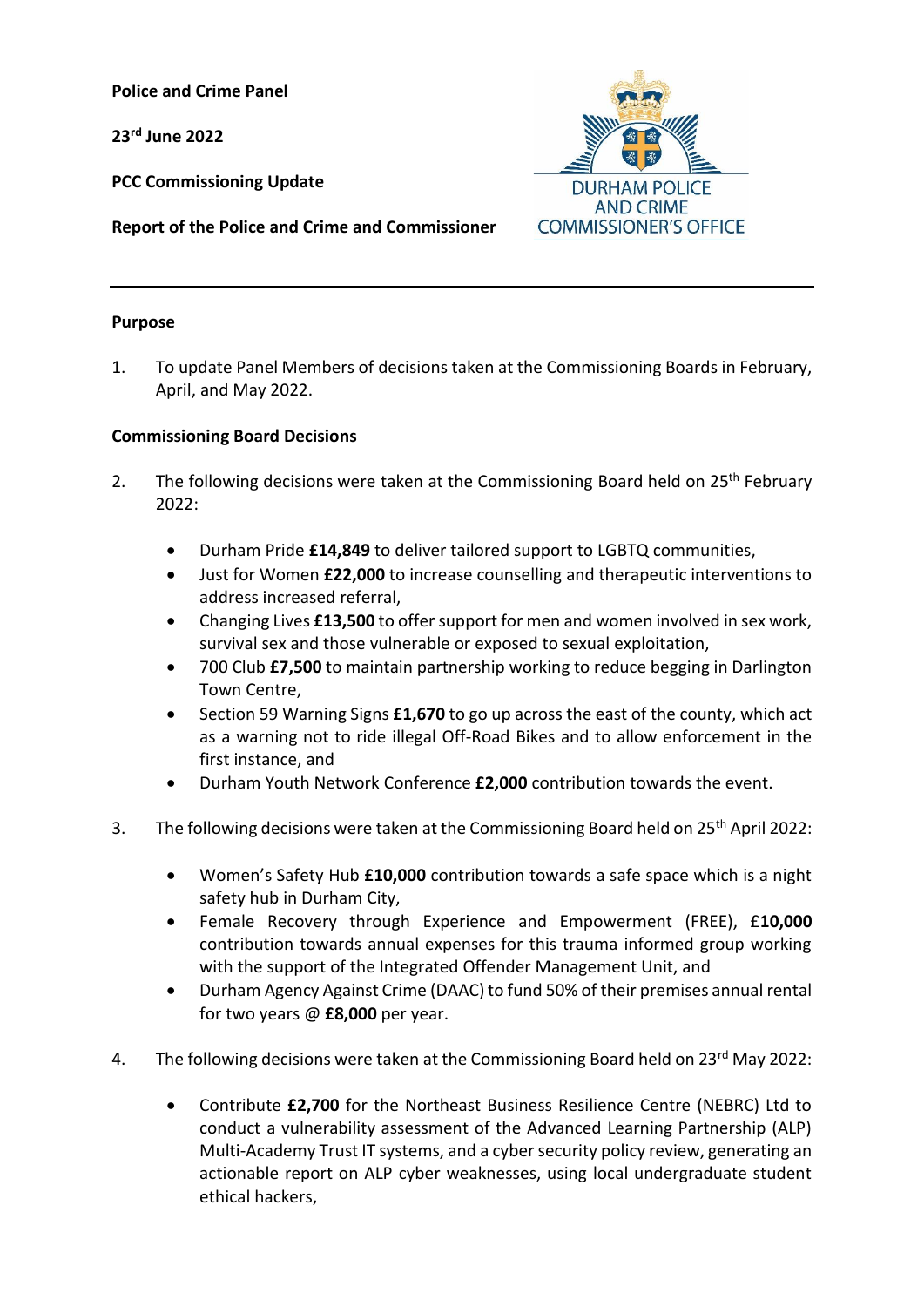- Brake **£2,000** contribution to the National Road Victim Service (NRVS), which is delivered by Brake and offers support to those who have been bereaved or experienced life changing injuries as a result of a road traffic incident,
- Durham Pride **£2,500** contribution towards the 2022 event, and
- [Open Clasp](https://www.openclasp.org.uk/about-us/) Theatre Company **£4,500** contribution to the project "Change the World, One Play at a Time" which uses theatre to help transform the lives of disadvantaged women and girls.

# **Recommendation**

5. To consider the report and provide any comments and questions.

## **Charles Oakley**

Head of Governance & Finance